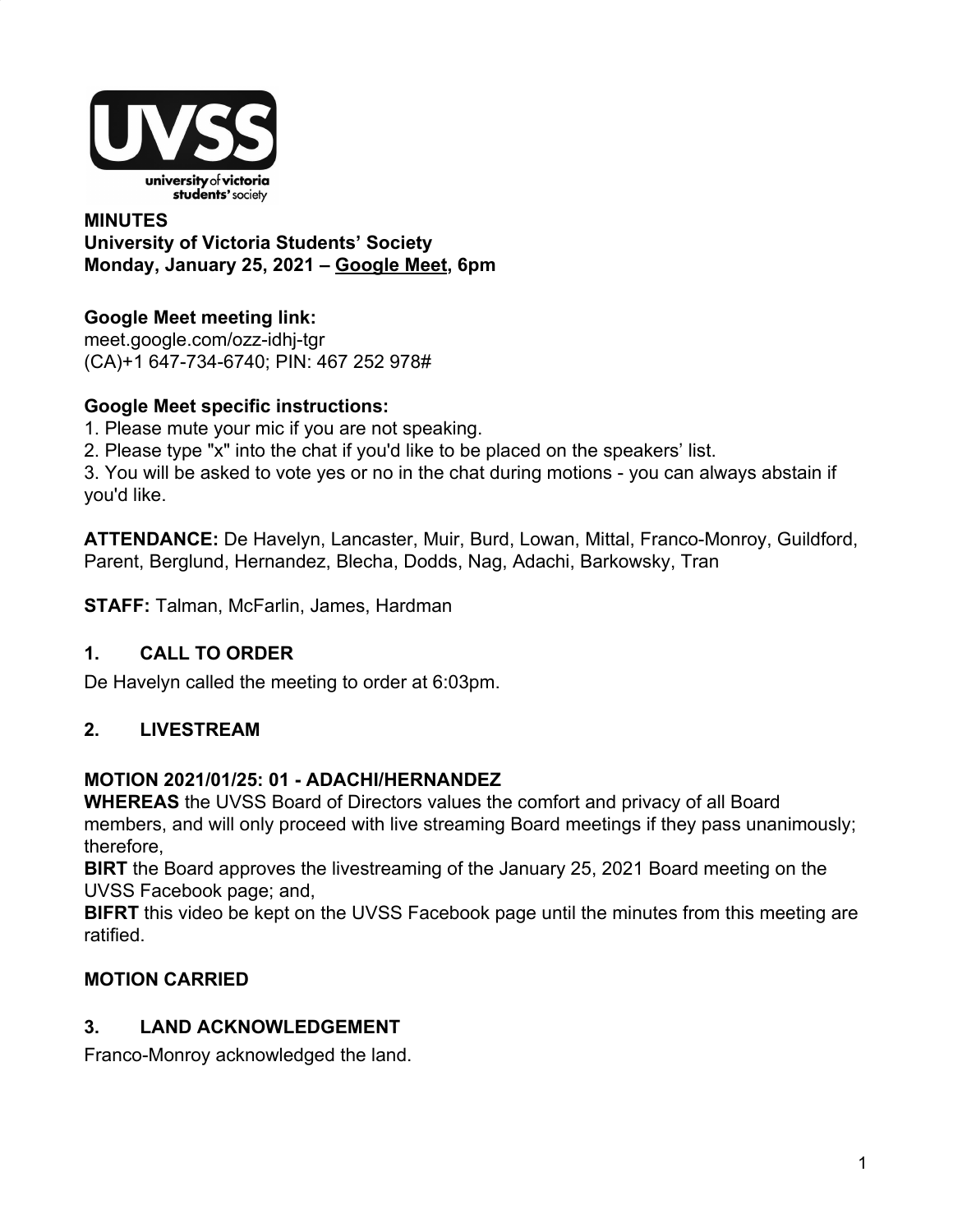## **4. ADOPTION OF AGENDA**

# **a. Adoption of Agenda**

i. 2021/01/25 **MOTION TO ADOPT - DODDS/GUILDFORD**

## **MOTION TO AMEND- DODDS/MUIR**

To add the following Board Directors' Reports: Sebastian Franco-Monroy and Marran Dodds. **MOTION CARRIED**

#### **MOTION TO AMEND - LOWAN/BLENCHA**

To postpone indefinitely MOTION 2021/1/25: 04 - TUBEISHAT/

### **MOTION CARRIED**

#### **MOTION CARRIED**

- **b. Adoption of Minutes**
	- i. 2021/01/11

### **MOTION TO ADOPT- LOWAN/MITTAL**

### **MOTION CARRIED**

### **5. PRESENTATIONS & ANNOUNCEMENTS**

- **a. PRESENTATIONS**
- **b. ANNOUNCEMENTS**

### **6. REPORTS**

### **a. EXCLUDED MANAGERS**

### **b. PORTFOLIOS**

- 1. Campaigns and Community Relations
- 2. Finance and Operations
- 3. Outreach and University Relations
- 4. Student Affairs
- 5. Events
- 6. International Student Relations

## **COMMITTEES AND COUNCILS**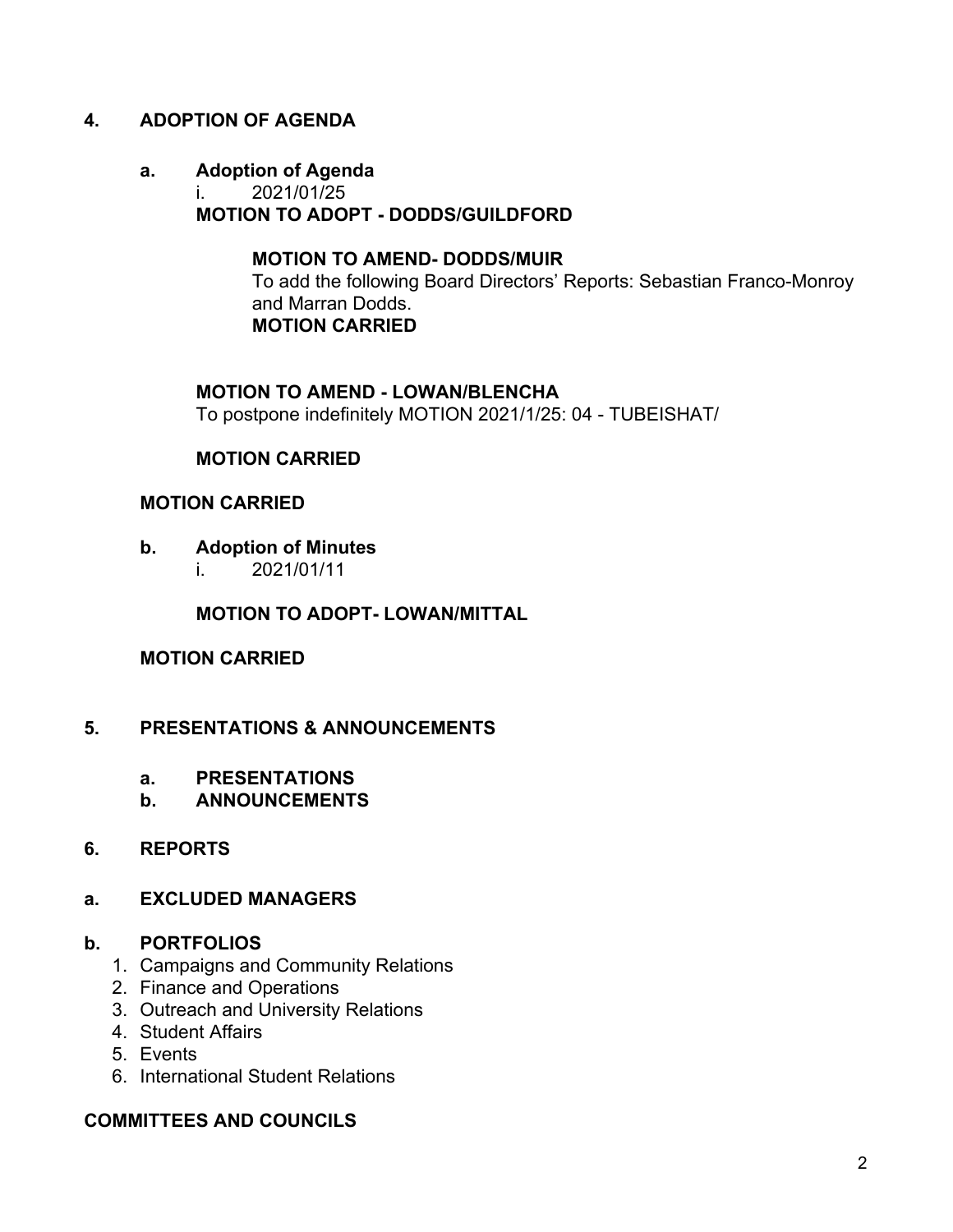- 1. Electoral
- 2. Executive Committee
- 3. Food Bank & Free Store
- 4. Peer Support Centre

## **CONSTITUENCY ORGANIZATIONS & NSU**

- 1. GEM
- 2. NSU
- 3. Pride
- 4. SOCC
- 5. SSD

### **WORKING GROUPS**

1. PIRG

## **7. QUESTION PERIOD (15 mins)**

**8. MAIN MOTIONS**

### **a. PRIORITY BUSINESS**

### **MOTION 2021/01/25: 02 - LOWAN/ADACHI**

**WHEREAS** a core function of the UVSS is to provide advocacy on behalf of its membership; and,

**WHEREAS** the Alliance of BC Students (ABCS) has invited the UVSS to its provincial lobbying conference ('Lobby Days') from February 12-14 and 16-19, advocating for key student issues such as affordability; and,

**WHEREAS** the Director of Campaigns and Community Relations and the Director of Outreach and University Relations lead much of the UVSS's advocacy work; therefore,

**BIRT** the Board approves the Director of Campaigns and Community Relations and the Director of Outreach and University Relations to be two of five directors of the UVSS ABCS Lobby Days delegation; and,

**BIFRT** nominations be opened for three other directors to attend the ABCS Lobby Days delegation, and elected directors are ratified.

### Nominations:

Caleb Burd Mariel Hernandez Paarth Mittal Marran Dodds

## **MOTION TO AMEND MOTION 02 - LOWAN/BURD**

To include a delegation of 6, and acclaim the four directors nominated.

### **MOTION CARRIED**

## **RECOMMENDED BY FINANCE AND OPERATIONS COMMITTEE**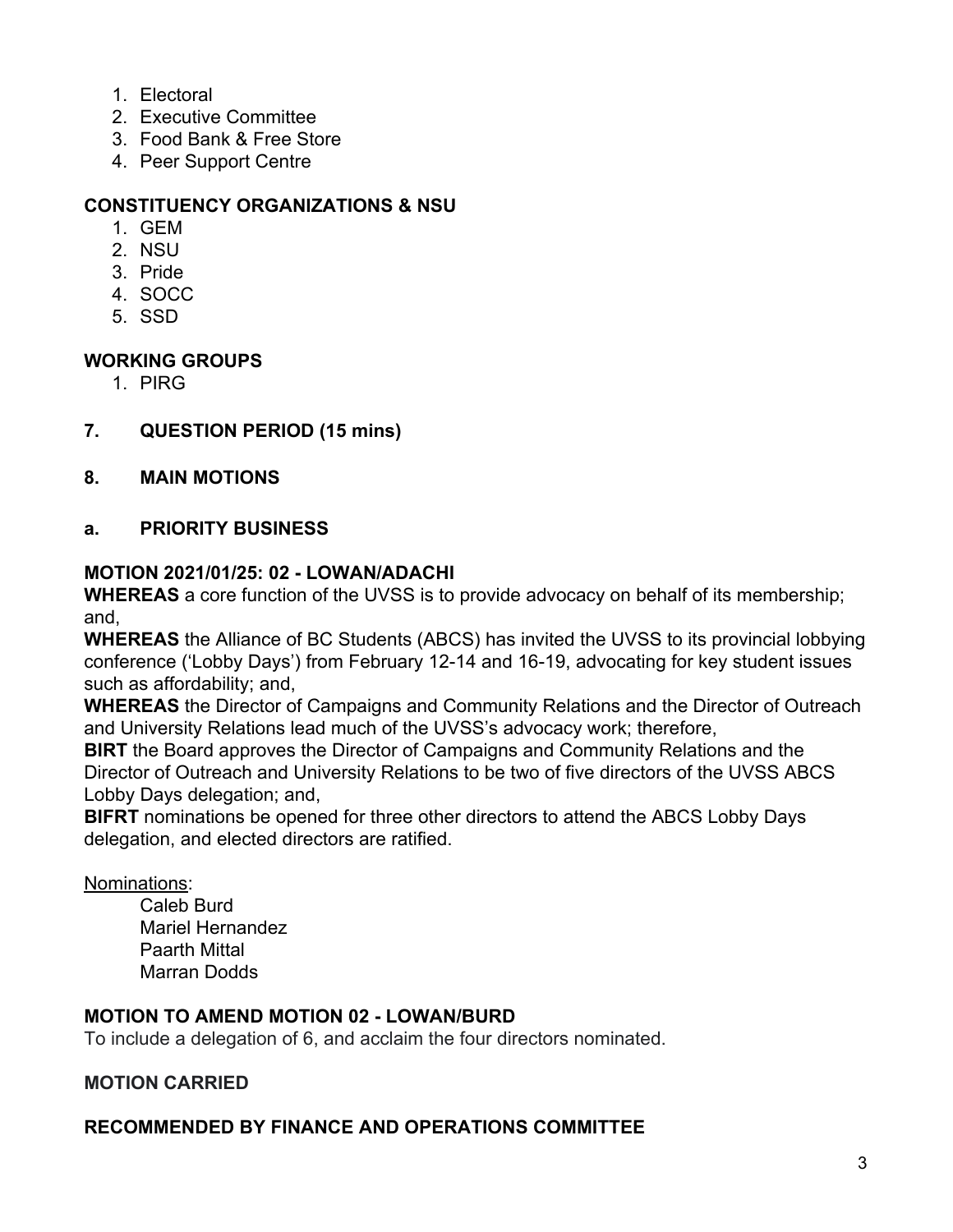# **MOTION 2021/01/25: 03 - BURD/HERNANDEZ**

**WHEREAS** many of the directors were elected on platforms that prioritized sustainability; and, **WHEREAS** the Avalon energy report (Appendix A) indicated that upgrading SUB heat pumps will reduce the building's carbon emissions and the UVic SUB sustainability class 3 report (Appendix B) estimated the cost of installation to be \$101,800; therefore,

**BIRT** the UVSS Board of Directors approve of a \$105,000 expenditure from the Dr Ewing Memorial trust fund to fund the purchase and installation of both AHU-1 Conversion to Heat Pump and AHU-7 Heat Recovery for DCW Preheat.

## **MOTION CARRIED**

### **MOTION 2021/1/25: 04 - TUBEISHAT/**

**BIRT** the Advocacy Groups Policy (Appendix C) is adopted. **MOTION POSTPONED INDEFINITELY at adoption of agenda**

### **MOTION 2021/01/25: 05 - BURD/MITTAL**

**BIRT** the Board of Directors approve the following question go to a referendum and held in conjunction with the 2021 elections to the UVSS Board of Directors, including the same campaign period and voting days:

*"Are you in favour of ending the collection of the fee, which is \$3.00 for full time students per semester and \$1.50 for part time students per semester, that goes towards a Public Interest Research Group (PIRG), as there is not currently an active service provider operating a UVic PIRG?"*

**BIFRT** the Board is in favour of the question and endorses the 'yes' side of the referendum; and

**BIFRT** the Board select Caleb Burd to be the official proponent.

## **MOTION CARRIED**

## **MOTION 2021/01/25: 06 - BLECHA/MITTAL**

**BIRT** the Board of Directors approve the following question go to a referendum and held in conjunction with the 2021 elections to the UVSS Board of Directors, including the same campaign period and voting days:

*"Are you in favour of reallocating the fees currently held in trust for the Public Interest Research Group (PIRG), to be split evenly between a UVic student award established with preference for BIPOC students, and the UVSS Operating Fund? You are voting for this question under the following circumstances:*

- *- The fees held in trust are \$192,623 as of January 15, 2021; and,*
- *- If a majority of students vote no or this question doesn't reach quorum, the UVSS Board of Directors will administer all current and future fees collected for PIRG purposes in the best interests of undergraduate students at the University of Victoria, to be determined via a vote of the Board of Directors."*

**BIFRT** the Board is in favour of the question and endorses the 'yes' side of the referendum; and

**BIFRT** the Board select Caleb Burd to be the official proponent.

## **MOTION CARRIED**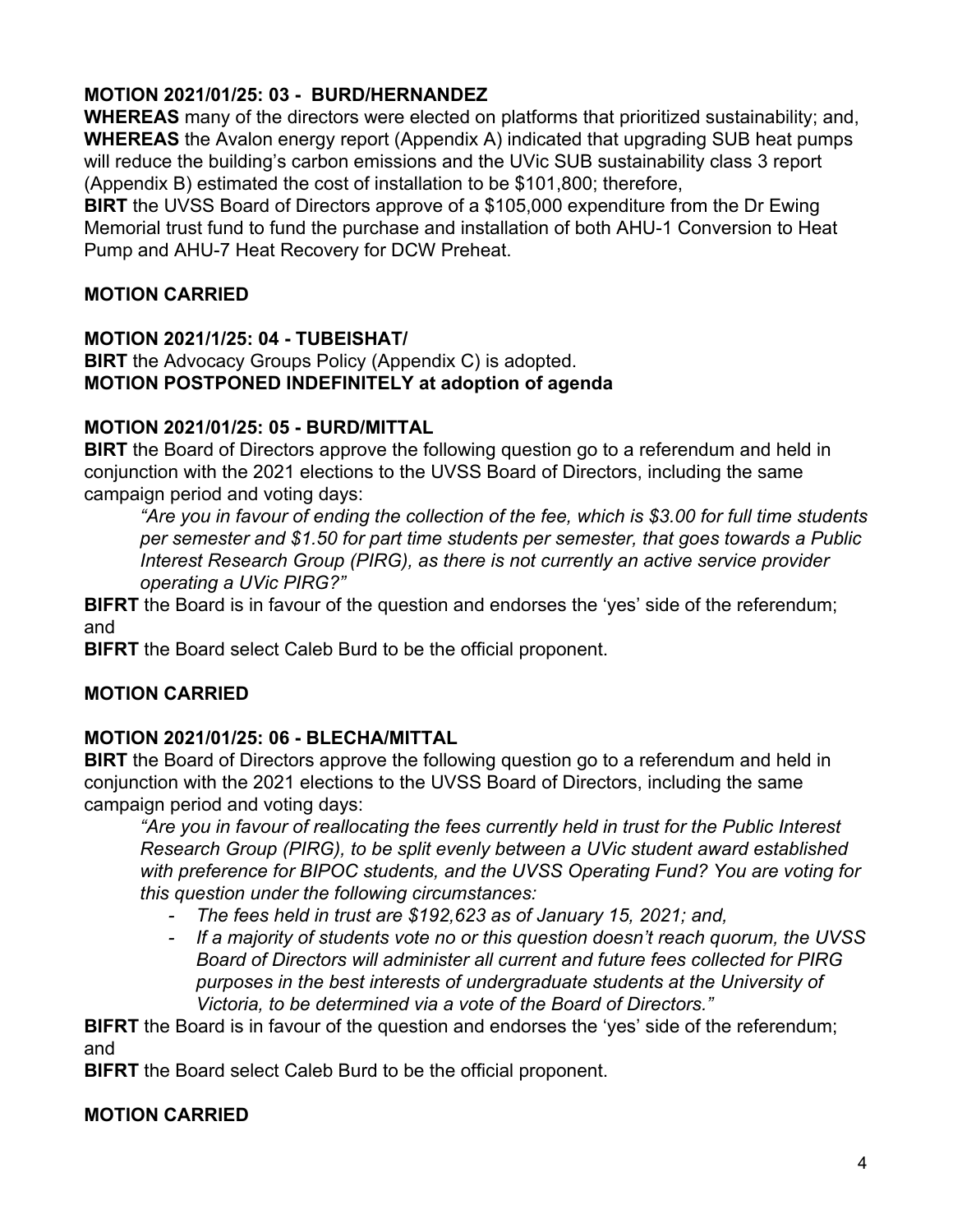## **MOTION 2021/01/25: 07 - LOWAN/MITTAL**

**BIRT** the Board of Directors approve the following question go to a referendum and held in conjunction with the 2021 elections to the UVSS Board of Directors, including the same campaign period and voting days:

*"Are you in favour of establishing a fee of \$1.50 per full-time student per semester and \$0.75 per part-time student per semester in order to fund the creation of open-source textbooks and other open-source learning materials, which would be used in UVic classrooms?"*

**BIFRT** the Board is in favour of the question and endorses the 'yes' side of the referendum; and

**BIFRT** the Board select Jonathan Granirer to be the official proponent.

## **MOTION TO AMEND - LOWAN**

*"Are you in favour of establishing a fee of \$1.50 per full-time student per semester and \$0.75 per part-time student per semester in order to fund the creation of open-source textbooks and other open-source learning materials, which would be used in UVic classrooms? All monies would be transferred annually to the UVic Division of Learning and Teaching Support and Innovation (LTSI), and UVic Libraries, for the purpose of the adoption, adaptation, or development of open educational resources (OERs)."*

## **MOTION CARRIED**

## **MOTION TO DISCUSS MOTIONS 07, 08 and 09 as a whole - MITTAL/ADACHI**

## **MOTION CARRIED**

**MOTION TO RECESS - BLECHA/BERGLUND**

Recess until 7:15pm

# **MOTION CARRIED**

### **RECOMMENDED BY FINANCE AND OPERATIONS COMMITTEE MOTION 2021/01/25: 08 - LOWAN/MITTAL**

**BIRT** the Board of Directors approve the following question go to a referendum and held in conjunction with the 2021 elections to the UVSS Board of Directors, including the same campaign period and voting days:

*"Do you support tying UVSS fees to inflation (a maximum annual increase of approximately 2%) so the UVSS can continue to serve and represent students as the cost of doing so increases? This does not include Health and Dental or the U-Pass fees."*

**BIFRT** the Board is in favour of the question and endorses the 'yes' side of the referendum; and

**BIFRT** the Board select Emily Lowan to be the official proponent.

## **MOTION TO AMEND - LOWAN/BARKOWSKY**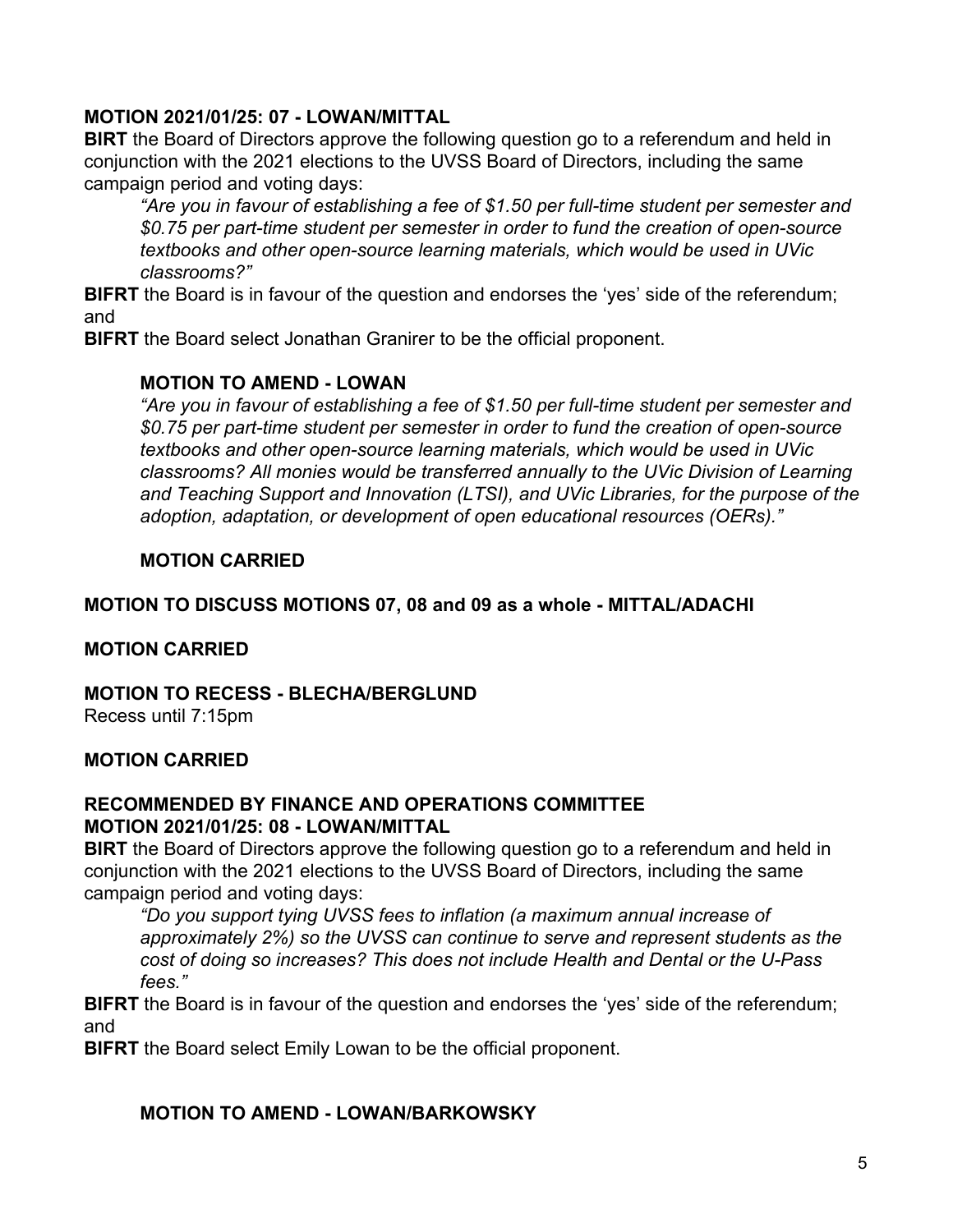*"Do you support tying UVSS fees to inflation (a maximum annual increase of approximately 2%) starting in September 2022 so the UVSS can continue to serve and represent students as the cost of doing so increases? This does not include Health and Dental or the U-Pass fees."*

## **MOTION CARRIED**

## **MOTION CARRIED**

### **RECOMMENDED BY FINANCE AND OPERATIONS COMMITTEE MOTION 2021/01/25: 09 - BURD/MITTAL**

**BIRT** the Board of Directors approve the following question go to a referendum and held in conjunction with the 2021 elections to the UVSS Board of Directors, including the same campaign period and voting days:

*"Are you in favour of establishing a fee of \$2.50 per full-time student per semester and \$1.25 per part-time student per semester, starting in September 2021, to evaluate and fund sustainability initiatives for the UVSS (including, but not limited to: hardware, software, new windows, heat pumps, the recycling program, and solar panels)?"*

**BIFRT** the Board is in favour of the question and endorses the 'yes' side of the referendum; and

**BIFRT** the Board select Caleb Burd to be the official proponent.

## **MOTION TO AMEND - BLECHA/GUILDFORD**

*"Are you in favour of establishing a fee of \$2.50 per full-time student per semester and \$1.25 per part-time student per semester, beginning in September 2021 and ending in August 2026, to evaluate and fund sustainability initiatives for the UVSS (including, but not limited to: hardware, software, new windows, heat pumps, the recycling program, and solar panels)?"*

## **MOTION CARRIED**

## **MOTION TO AMEND - BURD/MITTAL**

*"Are you in favour of establishing a fee of \$2.50 per full-time student per semester and \$1.25 per part-time student per semester, beginning in September 2021 and ending in August 2026, to evaluate and fund environmental sustainability initiatives for the UVSS (including, but not limited to: hardware, software, new windows, heat pumps, the recycling program, and solar panels)?"*

## **MOTION CARRIED**

## **MOTION CARRIED**

**MOTION TO RECESS - BURD/GUILDFORD** Recess until 8:20pm.

**MOTION CARRIED**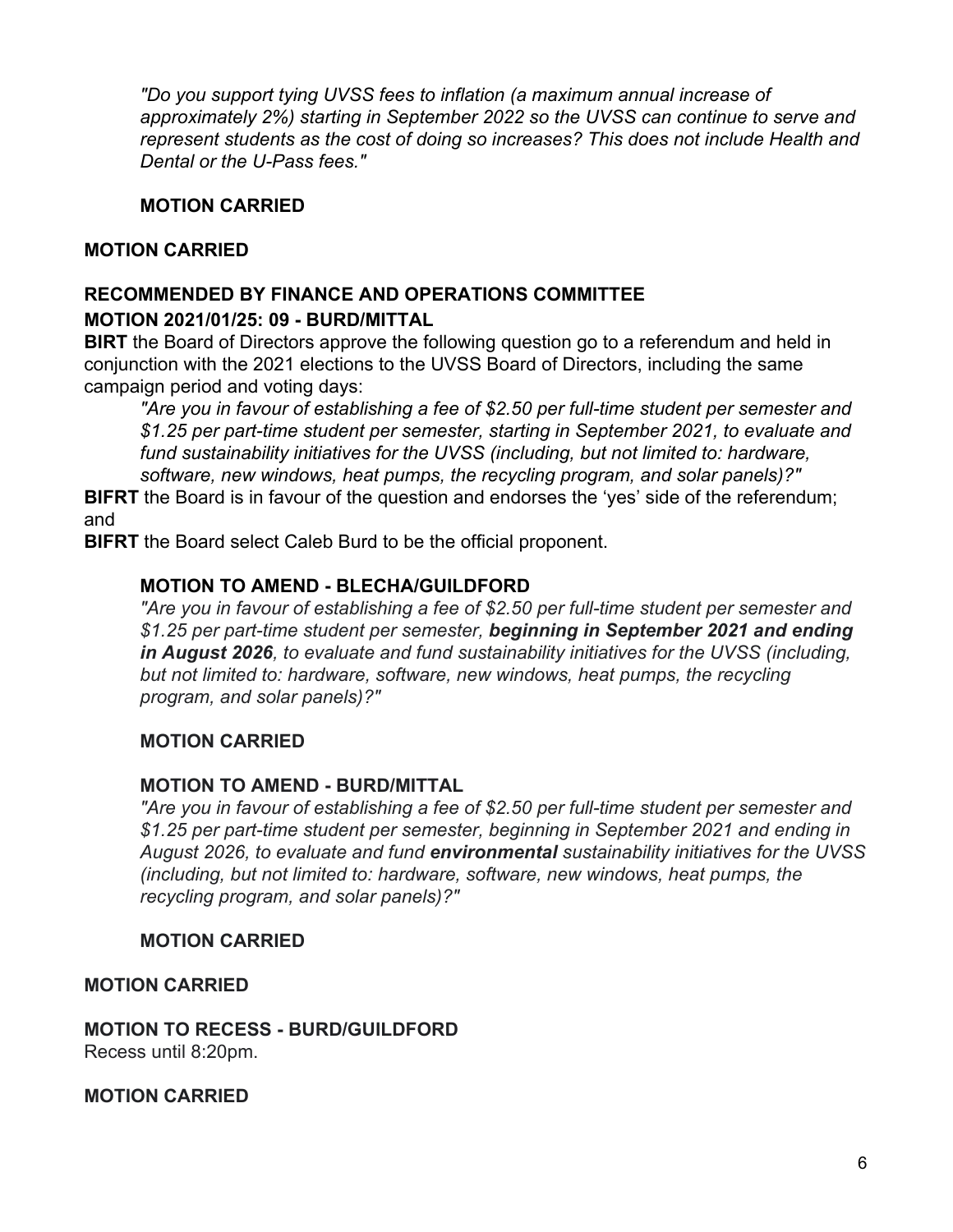## **MOTION TO REMOVE DE HAVELYN AS CHAIR AND INSTATE LOWAN - LOWAN/GUILDFORD**

## **MOTION CARRIED**

### **RECOMMENDED BY POLICY DEVELOPMENT COMMITTEE MOTION 2021/01/25: 10 - DE HAVELYN/DODDS**

**BIRT** Board of Directors policy section 1, part 1.6.c, "Lead Directors - Performance of Duties" is amended as follows:

#### **a. Performance of Duties**

- **a.** If a Lead Director is not meeting their duties and responsibilities under the bylaws and policy, the matter shall: (a) be discussed with the Leads Director in a meeting with the Executive Committee facilitated by a neutral third party (e.g. ombudsperson), and/or (b) the Lead Directors not under review shall detail their concerns in a written letter delivered by a third party. The Lead Director under review shall be given five [5] business days to respond to the concerns in writing. They shall also be given a reasonable time frame in which to correct their behaviour or improve their job performance and they shall be offered assistance to help build their capacity. This shall constitute the first step of a three-step progressive disciplinary process.
- **b.** If a Lead Director is either unable or unwilling to correct their behaviour or improve their job performance after being issued a warning by Executive Committee (Step 1), the matter shall be referred to the Board of Directors for further consideration (Step 2). Either party could request to have a third-party chair or facilitate the discussion. Disciplinary action may include, but is not limited to, censure and/or removal of benefits. Any disciplinary action must be passed by a two-thirds [2/3] vote of the Board. The Lead Director under review shall be given five [5] business days to respond to the concerns in writing. They shall also be given a reasonable time frame in which to correct their behaviour or improve their job performance.
- **c.** If a Lead Director is either unable or unwilling to correct their behaviour or improve their job performance after being issued a warning and/or disciplinary action by the Board of Directors, the Board shall pass a motion to initiate proceedings to have the director removed from the Board of Directors, as per the Societies Act of British Columbia. This motion must be passed by a 2/3 vote of the Board, as per Society Bylaws.

### **C. Performance Management Policy**

### **1.0 Objective**

Sometimes there are questions about a Director's quality and/or quantity of work and their ability to meet their duties and responsibilities set out in UVSS Bylaws and policies.

All Directors have the right to safely address and resolve conflict and respond to any questions about their performance. The purpose of this policy is to provide an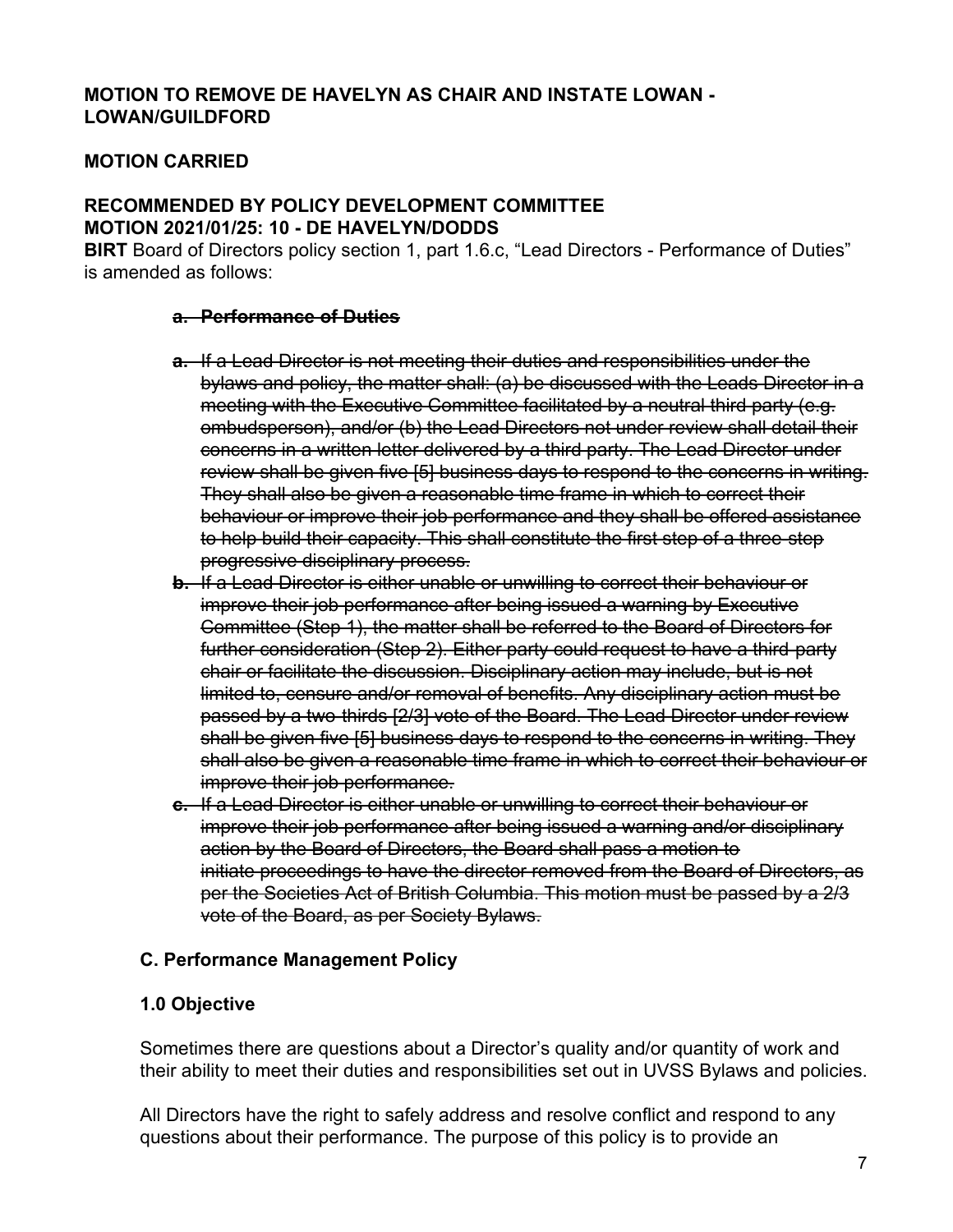accessible, effective and consistent method for Board members to present and resolve their concerns.

Directors may bring a support person to any meeting with other Directors.

Directors dissatisfied with this process or facing worsening conflict are encouraged to consult with UVic EQHR. Concerns with UVSS staff *must* be raised with an excluded manager.

# **1.1 Principles of respectful and professional conduct**

- All Board members acknowledge that the UVSS Board must discuss difficult issues and work through differences of opinion, including topics related to oppression and the responsibilities of a students' society.
- We understand that Directors are students and have many demands on their time and energy.
- We understand that Advocacy Groups represent marginalized and diverse groups, and face disproportionate emotional labour demands and barriers to participation.
- We also understand that every Director has a fiduciary duty to responsibly represent the UVSS, as per the Constitution and Bylaws and the Societies Act.
- Lead Directors are paid and have an obligation to complete their associated job duties in exchange for that salary.
- All Directors have unique lived experiences and as a result, some conversations and topics may be more difficult for some folks than others.
- Directors have the right to receive communications and concerns via email, and have at least five business days to respond, before conversations are initiated. We will resolve issues with confidentiality and respect, and in a timely manner.
- We are open to being wrong, and are not afraid of facing and resolving conflict.
- When appropriate, we will resume our professional relationships with respect and direct communication.
- We acknowledge that everyone has different abilities to respond to conflict and concerns and deserves the time to process, seek out resources, and respond appropriately.
- We all play a role in our collective self-improvement, and the positive progression of the organization as a whole.

# **1.2 Progressive resolution process**

# **STEP ONE:**

Attempt to resolve issues with the other Director(s) involved, in private. Directors may skip this step if they choose.

Respondents shall also be given a reasonable time frame in which to correct their behaviour or improve their job performance and they shall be offered assistance to help build their capacity. **This shall constitute the first step of a four-step progressive resolution process.**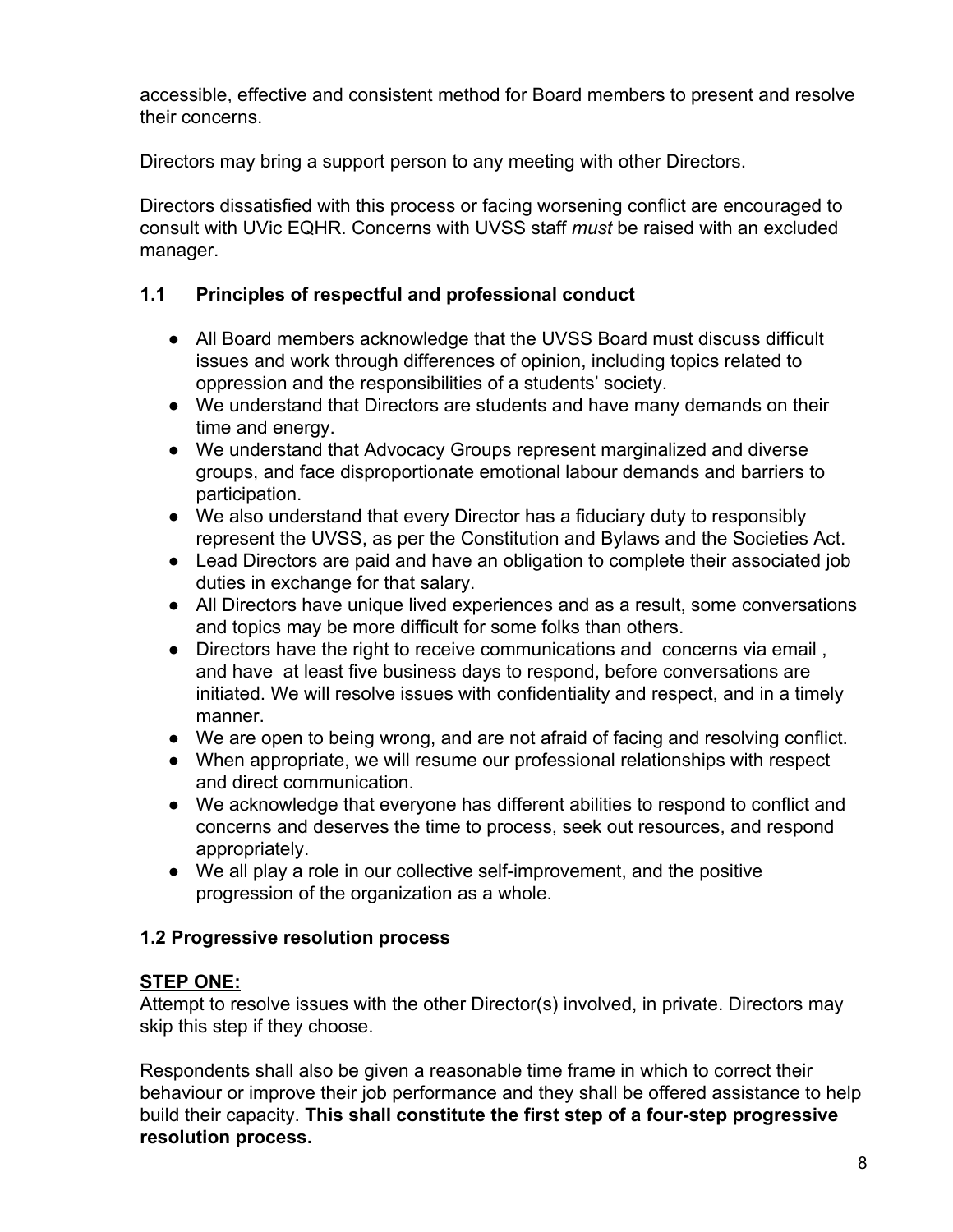Discussion guidelines:

- 1. Issues should be approached with humility and the intent to learn.
- 2. The conversation should focus on problem-solving and improving the overall process.
- 3. Understand intent if it is not to find a respectful solution, take a step back before having a conversation.
- 4. Have a direct and honest conversation with the other person, starting by clarifying your purpose.
- 5. Describe the behavior specifically, without referring to your assumptions about their intention.
- 6. Describe how their behavior affected you.
- 7. Give them the opportunity to respond and ask for their point of view.
- 8. Indicate what you'd like them to do differently or what steps you would like them to take and ask them to do so in return – respect reasonable requests.
- 9. Agree on guidelines for future behavior that will address concerns raised by both of you, and record the content and/or agreements in a follow-up email to the Directors involved.
- 10.Ask direct questions and encourage direct answers; seek clarification where needed.

# **STEP TWO:**

The Director may contact:

- The Director of Outreach and University Relations.
- Advocacy representatives are welcome to contact the Director of Student Affairs.
- If the issues concern the Director of Outreach and University Relations or Director of Student Affairs, they can contact the Director of Finance and Operations.
- The Research and Communications Manager.
- Or move to step three.

The contacted Director will organize and facilitate a meeting to produce a resolution and increase understanding among Directors, and may invite a neutral third party (e.g. the ombudsperson) to lead the meeting. Minutes must be taken and stored confidentially by the Director of Outreach and University Relations, another Lead, or the Research and Communications Manager.

An objective of this meeting is for the parties to set clear expectations for behaviour and performance improvement, and describe milestones to measure success at meeting those expectations.

## **STEP THREE:**

If the discussion with other Directors does not resolve the problem to the mutual satisfaction of the Directors involved, the matter may be referred to the Executive Committee through a lead director or the Research and Communications Manager either by submitting a written account or attending an Executive Committee meeting.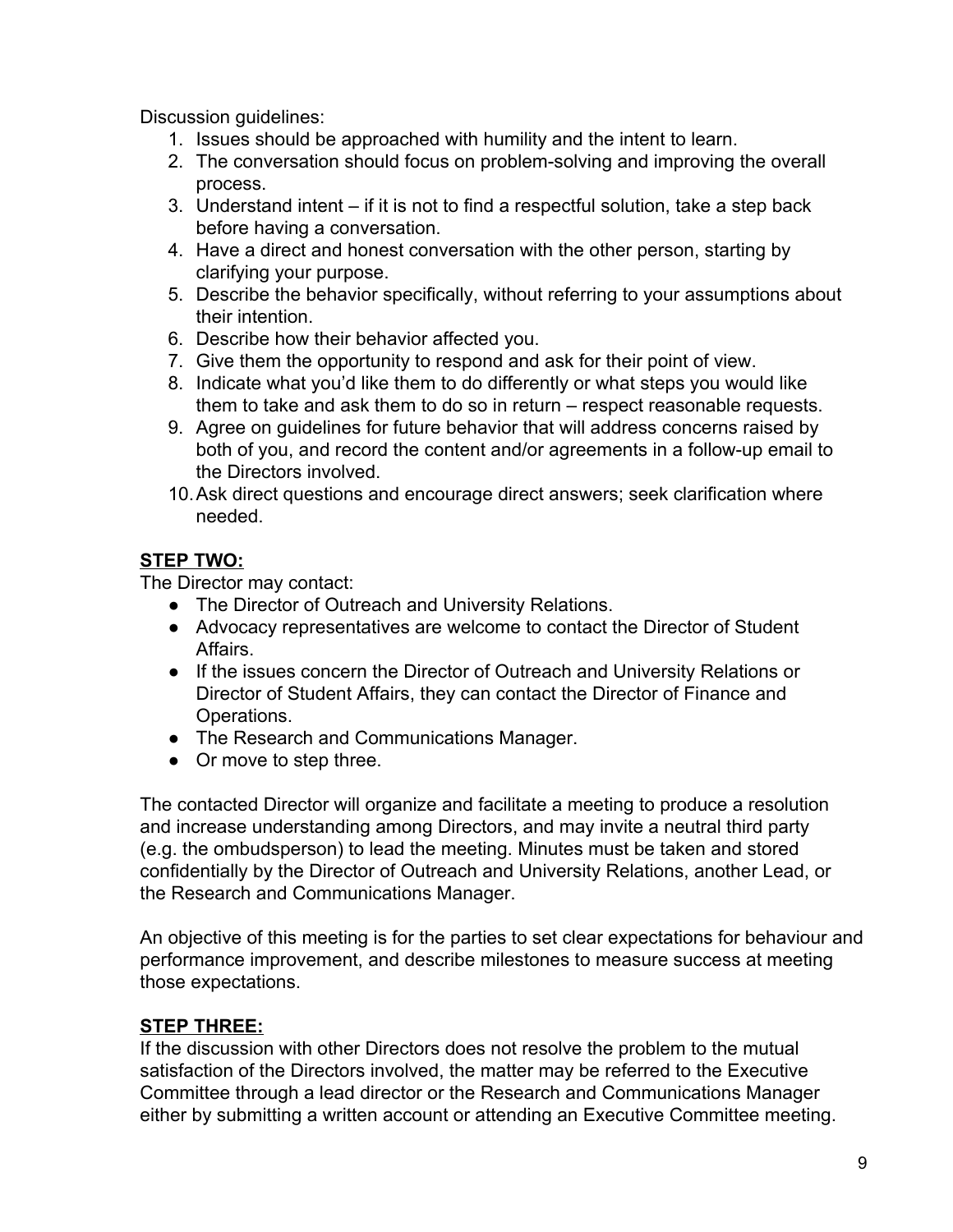An excluded manager may organize a meeting to produce a resolution and increase understanding among Directors facilitated either by them, or by a neutral third party (e.g. the ombudsperson). Minutes must be taken and stored confidentially by the Director of Outreach and University Relations, another Lead, or the Research and Communications Manager.

An objective of this meeting is for the Executive Committee to set clear expectations for behaviour and performance improvement, and describe milestones to measure success at meeting those expectations. Minutes must be taken and stored confidentially by the Director of Outreach and University Relations, another Lead, or the Research and Communications Manager.

The Director under review shall be given at least three business days to acknowledge that they have received the communication, and a further five business days to respond to the concerns and expectations in writing. This response time may be extended by mutual agreement. They shall also be given a reasonable time frame in which to correct their behaviour or improve their job performance.

## **STEP FOUR:**

If, after a suitable period of time has gone by without improvement, the matter may be brought to an in camera session of a Board meeting. At least five business days' notice must be provided to the respondent(s), and they must be present at the meeting in order to respond and answer questions. After, they may be asked to leave so that the Board may determine a course of action.

Disciplinary action may include, but is not limited to, a formal statement of disapproval, documented in the publicly available minutes, and/or removal of benefits.

Depending on the seriousness of their actions, the Board may pass a motion to initiate proceedings to have the director removed from the Board of Directors, as per the Societies Act of British Columbia.

Disciplinary motions must be passed by a 2/3 vote of the Board.

### **1.3 Responsibilities and expectations**

### **The University of Victoria Students' Society is responsible for:**

● Providing all employees and Directors with a harassment-free workplace.

### **Directors are responsible for:**

- Fostering a safer, harassment-free work environment and setting an example about appropriate workplace behaviour.
- Proactively and directly speaking up or to trusted internal parties about any issues.
- Reporting problematic behaviour that they witness other Directors initiating or facing.
- Avoiding talking behind people's backs, and/or spreading rumours.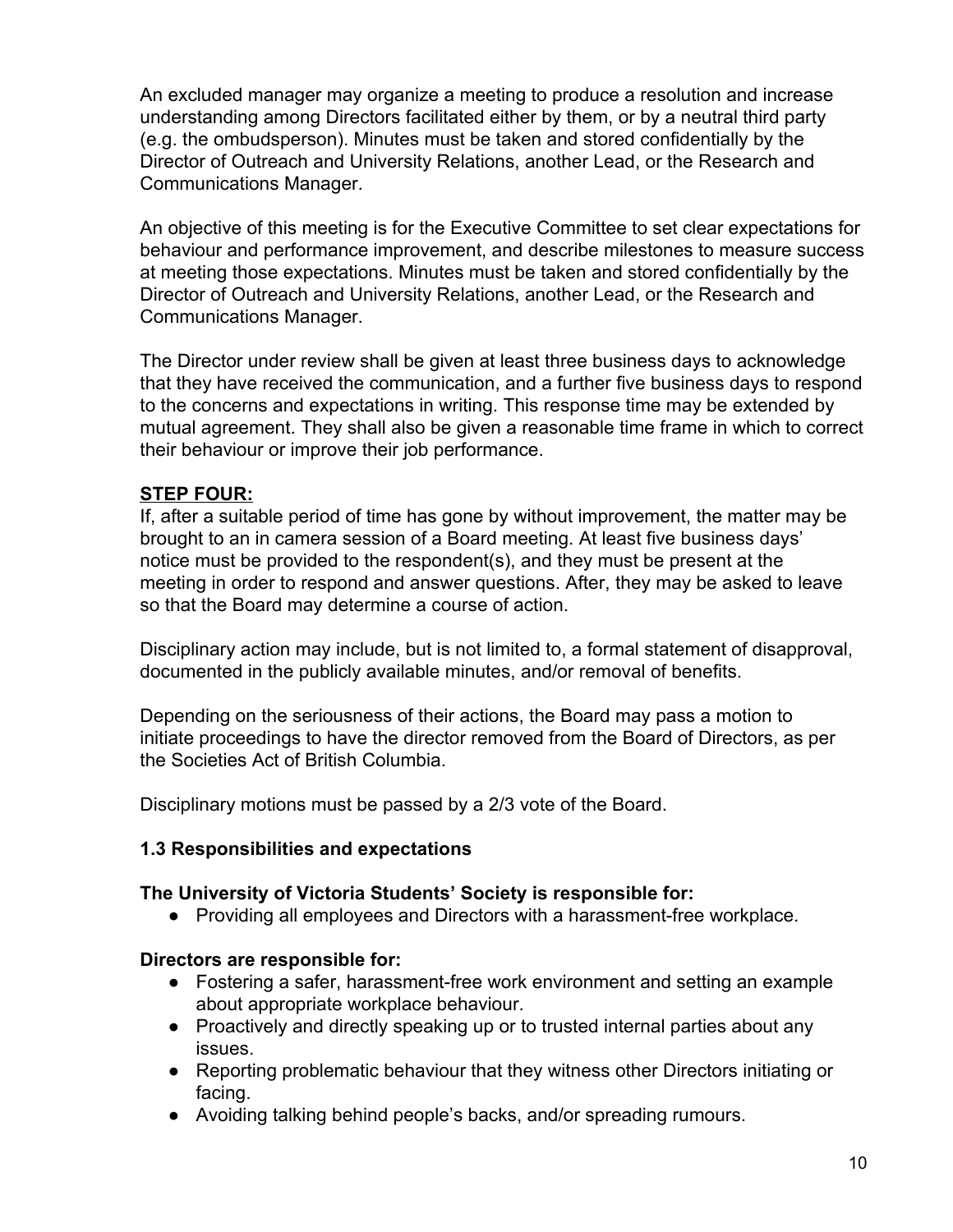### **Directors can expect:**

- To be treated with respect in the workplace and in all meetings.
- To have their rights to a fair process and confidentiality respected.
- To be protected against retaliation for reporting issues or cooperating in resolutions.

#### **Excluded Managers are responsible for:**

- Sharing the role of Board point-of-contact for general issues, triaging as applicable.
- Organizing Director mediation or conflict resolution meetings, if appropriate.
- Providing advice and recommendations to Directors upon request.

#### **Personnel Committee is responsible for:**

- Acting as the independent primary liaison between the Board and UVSS staff.
- Overseeing Excluded Managers and addressing concerns with their performance or conduct.

#### **MOTION TO AMEND - BARKOWSKY/NAG**

Strike "Reporting problematic behaviour that they witness other Directors initiating or facing. Avoiding talking behind people's backs, and/or spreading rumours." **AMENDMENT WITHDRAWN**

### **MOTION TO AMEND - BARKOWSKY/ DE HAVELYN**

As follows: "Reporting problematic behaviour **in the context of performance concerns** that they witness other Directors initiating or facing. Avoiding spreading rumours **with malicious intent**."

#### **MOTION CARRIED**

### **MOTION TO AMEND - BLECHA/DE HAVELYN**

Sometimes there are questions about a Director's quality and/or quantity of work and their ability to meet their duties and responsibilities set out in UVSS Bylaws and policies.

### **MOTION CARRIED**

#### **MOTION CARRIED**

### **MOTION TO REINSTATE DE HAVELYN AS CHAIR - DE HAVELYN/GUILDFORD**

#### **MOTION CARRIED**

### **RECOMMENDED BY POLICY DEVELOPMENT COMMITTEE MOTION 2021/01/25: 11 - LOWAN/BLECHA**

**BIRT** various committees' Terms of Reference membership sections in Board of Directors policy be amended as follows to better reflect staff attendance:

Campaigns Committee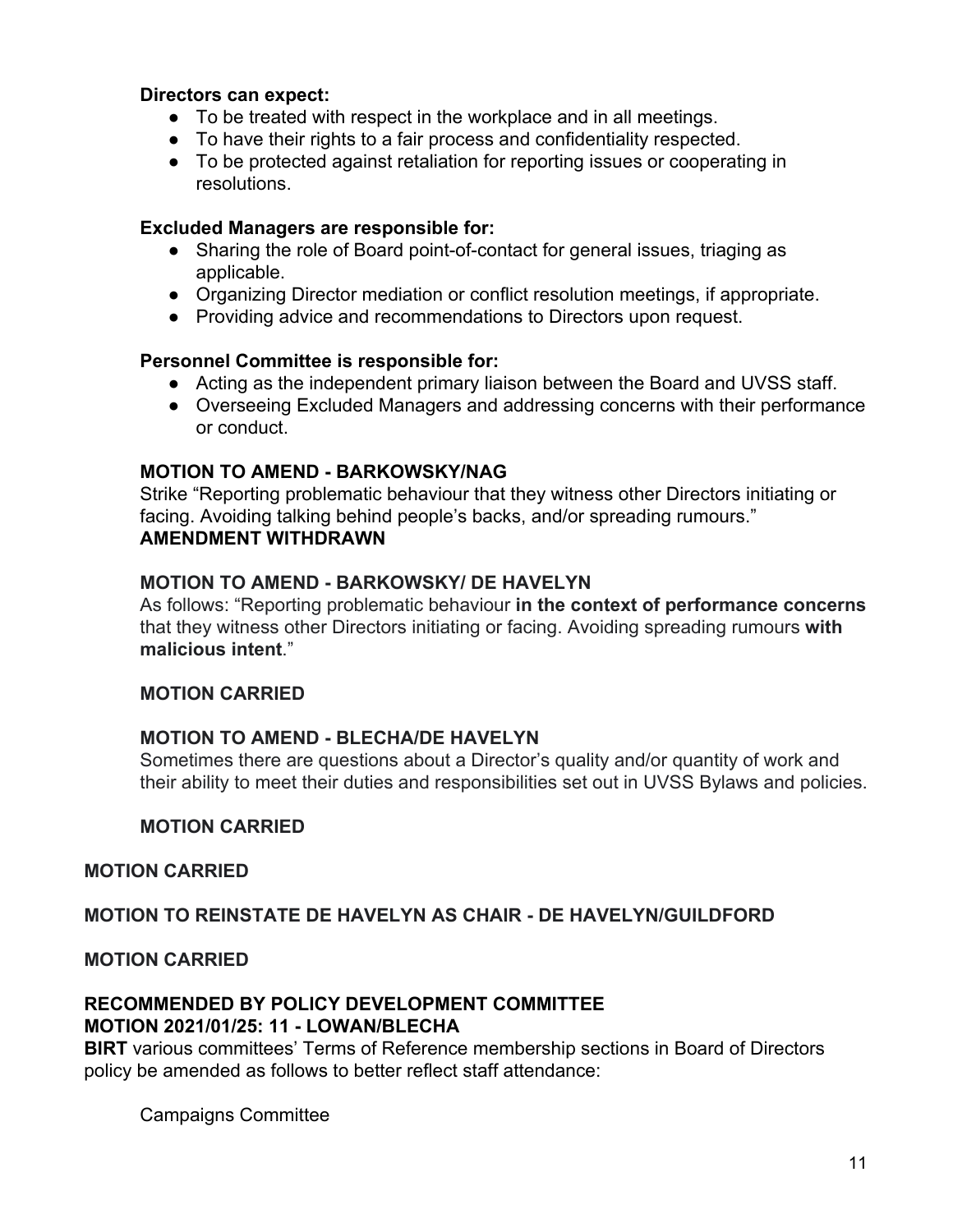Non-voting Members\*

j. Research & Communications Manager

**k. Administration and Services Manager or designate** - ex officio

l. Member Outreach & Communications Officer - ex officio

m. Executive Director - ex officio m. General Manager – ex officio

## Events Committee

Non-voting Members\*

- a. Research & Communications Manager ex officio
- b. Member Outreach & Communications Officer ex officio
- c. Executive Director ex officio
- d. General Manager **or designate**  ex officio
- e. Felicita's Pub Manager ex officio

Finance and Operations Committee

Non-voting Members

- a. Research & Communications Manager ex officio
- b. Executive Director ex officio c. General Manager ex officio
- **c. General Manager ex officio**
- **d. Administration and Services Manager ex officio**
- e. Manager of Accounting & Payroll ex officio
- f. A USW 2009 representative selected by the Union ex officio

Member Outreach Committee

Non-voting Members\* e. Executive Director - ex officio f. General Manager – ex officio g. Administration and Services Manager **or designate** – ex officio

Advocacy Relations Committee

Non-voting Members a. One [1] director elected by the BoD - ex officio and second chair of the committee b. Executive Director **or designate** - ex officio c. General Manager - ex officio d. Administration and Services – ex officio

Clubs Council

Non-voting Members:

- c. Director of Student Affairs ex officio and chair of the committee
- d. One [1] director elected by the BoD and second chair of the committee
- e. One [1] representative of the GSS

**f. Research and Communications Manager - ex officio**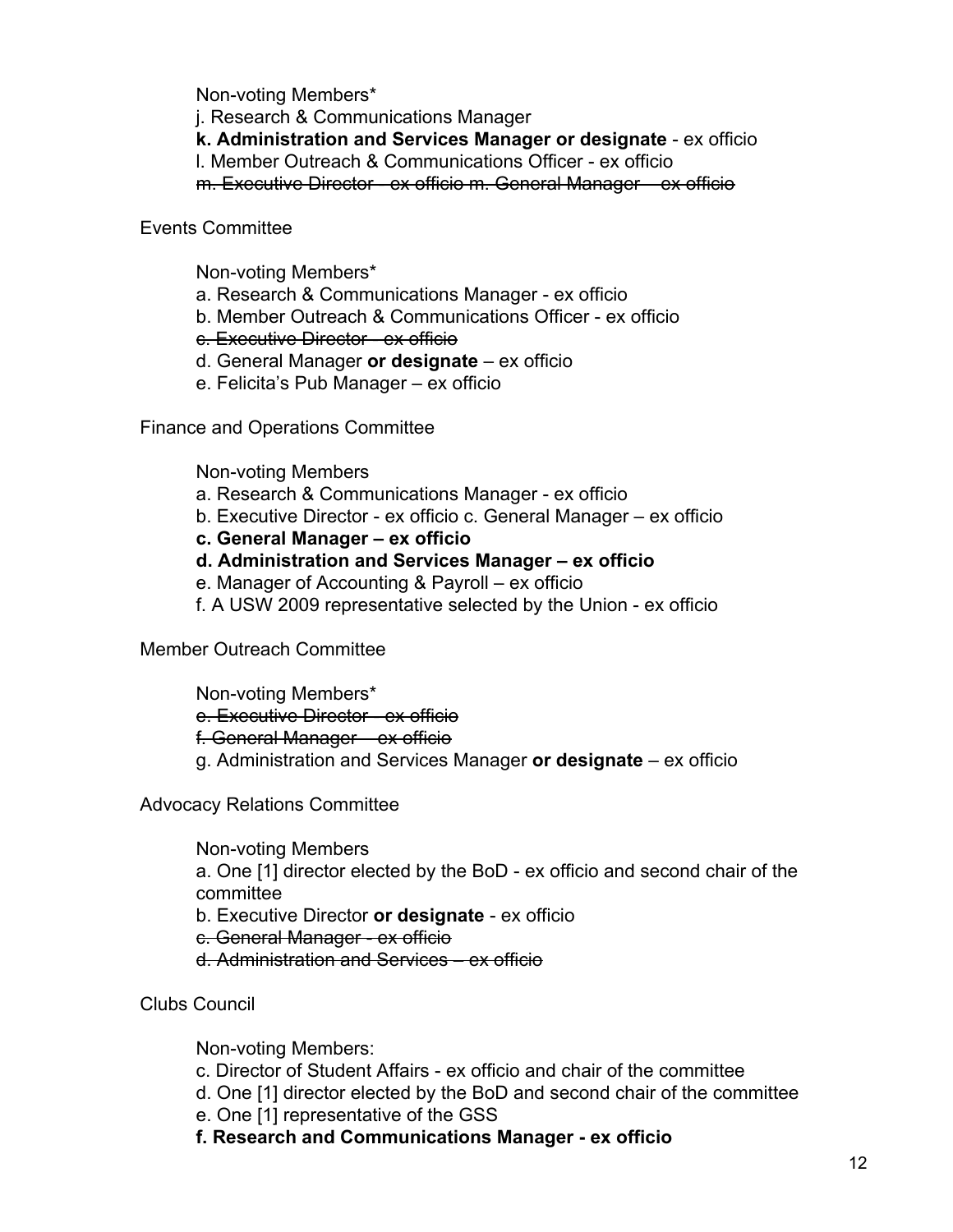## **g. Member Outreach & Communications Officer – ex officio**

Course Union Council

Non-voting Members:

b. Director of Student Affairs - ex officio and chair of the committee Page 94 c One [1] director elected by the BoD and second chair of the committee d. One [1] representative of each Professional Development Union **e. Research and Communications Manager - ex officio**

**f. Member Outreach & Communications Officer – ex officio**

International Student Relations Committee

Non-Voting Members g. Executive Director - ex officio h. General Manager - ex officio i. Research and Communications Manager – ex officio **j. Administration and Services or designate – ex officio**

SUB Business Marketing Committee

Membership Directors (voting members) a. Director of Finance & Operations – ex officio and **co-**chair of the committee b. Art Director-Graphic Design Department Manager – ex officio **and co-chair of the committee** c. Research and Communications Manager – ex officio

Operational Relations Committee

Non-voting Members:

- a. Research & Communications Manager ex officio
- b. Executive Director ex officio
- c. General Manager ex officio
- d. Administration and Services Manager- ex officio

PIRG Working Group

Non-voting Members:

a. General Manager - ex officio

- b. Executive Director **or designate**  ex officio
- **c. Research & Communications Manager ex officio**

d. Administration and Services Manager - ex officio

## **MOTION CARRIED**

## **RECOMMENDED BY POLICY DEVELOPMENT COMMITTEE MOTION 2021/01/25: 12 - LOWAN/BARKOWSKY**

**BIRT** the SUB Occupants Committee Terms of Reference membership section in Board of Directors policy be amended as follows: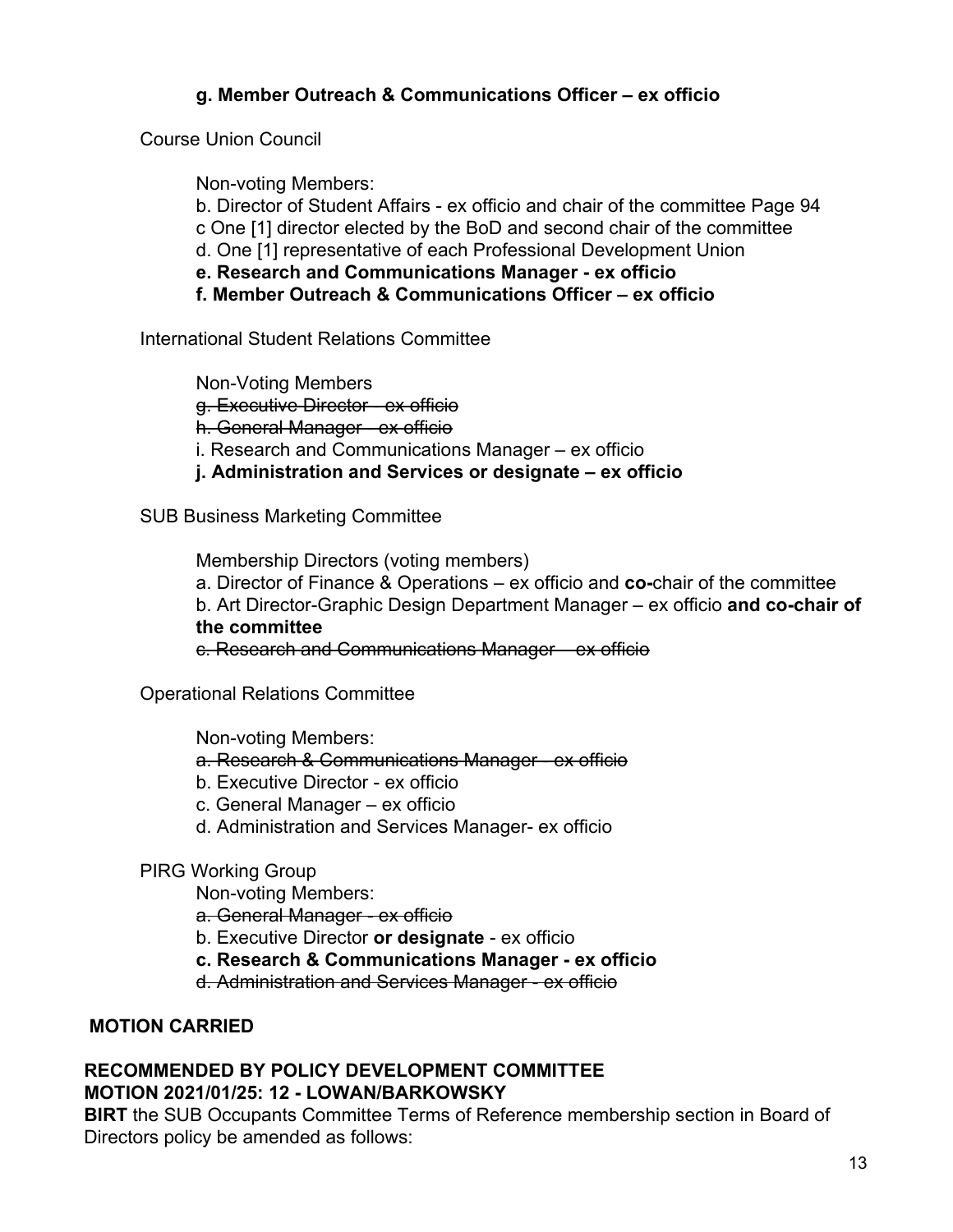#### Voting Members

- **a. Director of Finance and Operations ex officio and chair of the committee**
- b. Director of Outreach & University Relations ex officio and chair of the committee
- c. One [1] director elected by the BoD ex officio and second chair of the committee
- d. Director of Finance and Operations ex officio

### **MOTION CARRIED**

### **MOTION TO RECESS - BLECHA/ADACHI**

Recess until 9:16pm

#### **MOTION CARRIED**

#### **b. OLD BUSINESS**

### **MOTION TO MOVE IN CAMERA - NAG/BARKOWSKY MOTION CARRIED**

#### **10. IN-CAMERA**

- **a. Legal**
- **b. Personnel Committee Report**

### **MOTION TO MOVE OUT OF CAMERA - FRANCO-MONROY/GUILDFORD MOTION CARRIED**

The meeting moved out of camera at 9:20pm.

### **11. MEETING TIMES**

**The next meeting scheduled by the Board of Directors is:** Monday, February 1, 2021 via Google Meet (online).

### **12. ADJOURNMENT**

### **13. BOARD DIRECTORS' REPORTS**

### **Caleb Burd (72.5 hours)**

- Attended Policy development committee
- Attended Campaigns committee
- Chaired Finance and Operations committee
- Met with Good food project working group
- Completed classroom talks
- Met with graphics department
- Met with counselling services
- Met with Services Manager
- Attended personnel meetings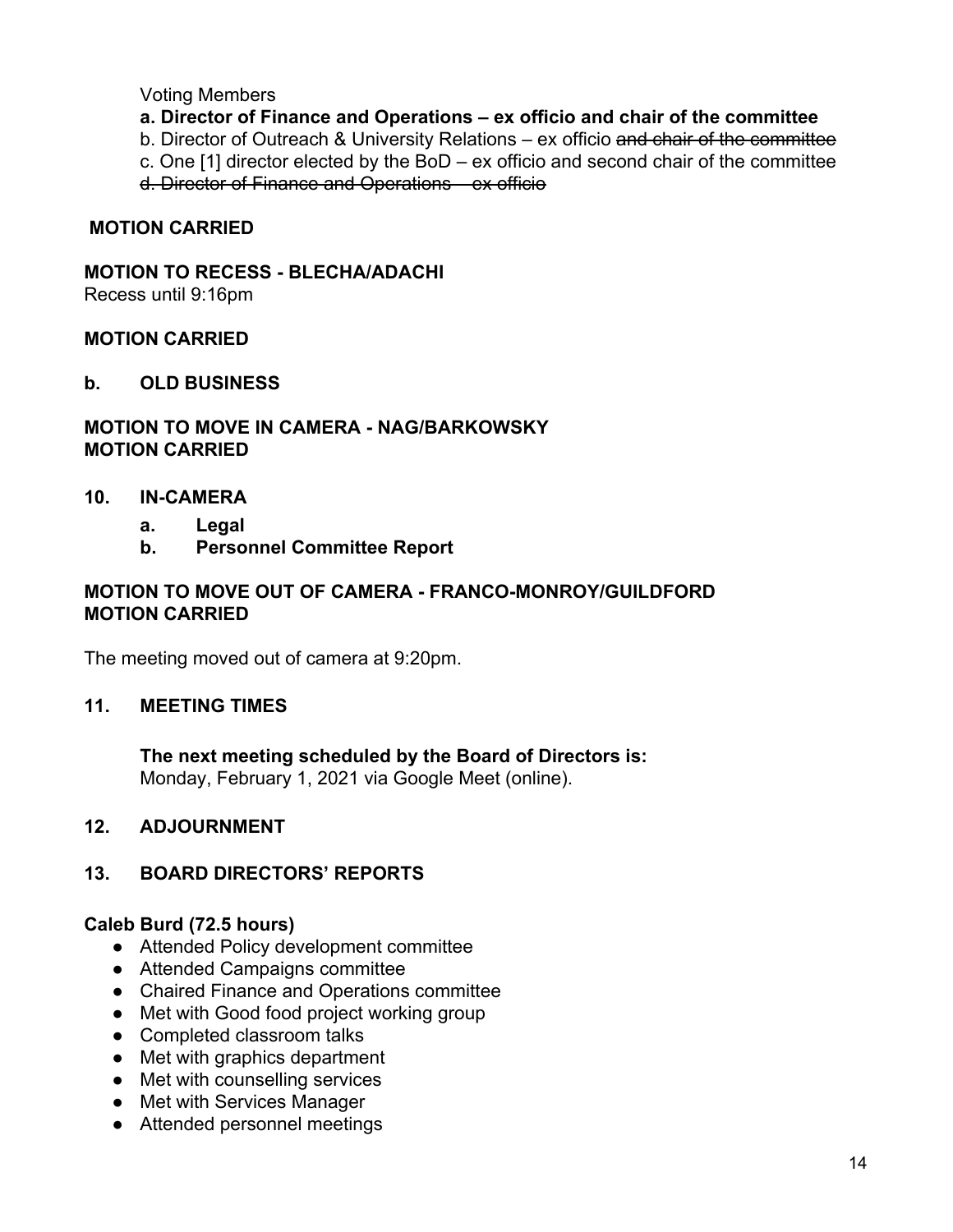- Met with finance portfolio
- Developed referendum question
- Reached out to library regarding laptop charging service
- Corresponded with investment firms
- Made outreach post for business survey
- Got Finance 101 video on website
- Signed checks
- Completed honoraria forms
- Managed health and dental appeal cases

### **Emily Lowan Board Report (82.5 hours)**

*General*

- Term planning
- Volunteer coordination
- Administration (e.g. emails, scheduling)
- Campaigns Committee
- Board meeting
- Personnel Committee
- Member Outreach Committee
- Policy Development Committee
- Lead JD policy development
- Leads meetings
- Executive committee
- Finance and operations committee
- Meeting with counselling services
- 7 Zoom classroom talks about the UVSS

## *ReThink Mental Health*

- Organized and delivered 200 student self-care packages
- Coordinated local business partnerships for self-care packages
- Coordinated volunteers for self-care package dissemination

*Divest UVic*

- Finalized EcoJustice legal opinion
- Meeting with President Hall
- *Let's Get Consensual*
	- LGC social media planning
	- Students for Consent Culture meeting
	- Chaired the campus-wide Sexualized Violence Special Events Committee

*Make Transit Work*

- Meeting with Better Transit Victoria Alliance
- Transit Coalition Meeting
- Transit improvement lobbying with BC Transit staff

*Safer Use*

- Naloxone training
- Saanich safe consumption site lobbying and social media mobilization

## **Dalal Tubeishat (72 hours)**

- Answered emails
- Held in-person and online office hours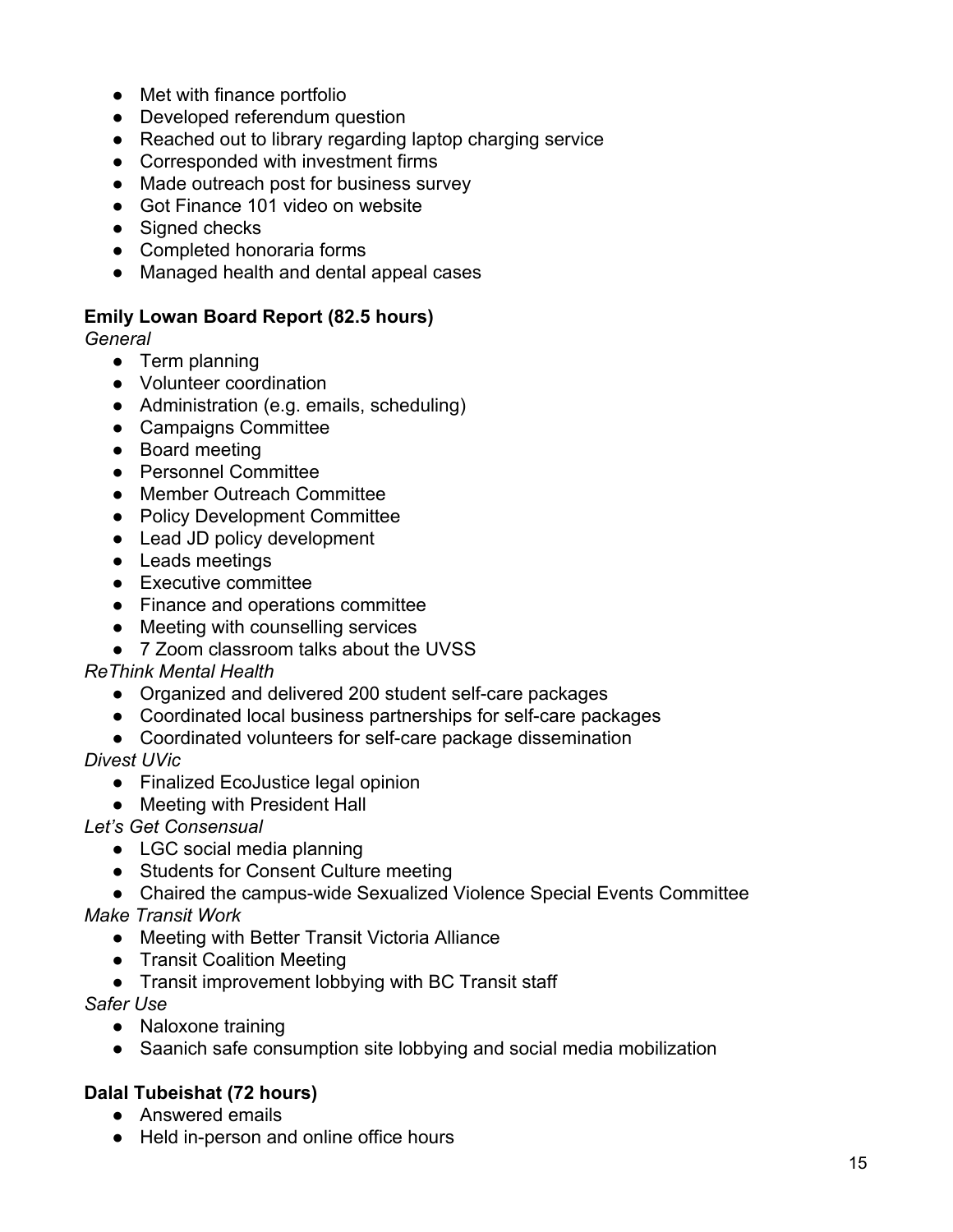- Had internal meetings with other directors, advocacy group coordinators, excluded managers, accounting, and graphics
- Had external meetings with UVic administrators, faculty, and staff
- Planned for and held C&CU Days
- Planned for and conducted ratification and funding
- Signed cheques
- Updated and reviewed policy (Clubs Policy, Course Union Policy, Advocacy Groups Policy)
- Chaired and planned for Advocacy Relations Committee, Clubs Council, and Course Union Council
- Attended Campaigns Committee, Policy Development Committee, PIRG WG, Executive Committee, and Electoral Committee
- Attended Advocacy Groups Coordinators Meeting
- Posted on social media
- Responded to members' questions on social media
- Did website edits
- Planned for Game Night
- Created website accounts for clubs and course unions
- Updated online balances
- Created signing authorities list

## **Sarina de Havelyn (77.5 hours)**

- Finance Committee
- Chaired Executive Committee, Board meeting, Operational Relations Committee, Leads meeting, Electoral Committee, Policy Development Committee
- Vice Provost Hiring Committee
- Worked with Dalal and Mariel on Equity Survey to students
- Created work orders and planned for the UVSS Game Night, Electoral Event
- Responded to student questions and concerns
- Met with UVic regarding increased bursaries for international students
- Completed several zoom classroom talks
- Met with graphics on outreach strategies
- Completed actions items relating to lobbying UVic on accessibility, affordability, and equity

## **Jocelynne Parent (1.5 hours)**

● Board meeting

# **Paarth Mittal (2.25 hours)**

- Finance and Operations Committee Meeting
- Reading and Reviewing SUB Sustainability upgrades reports
- Reviewing Draft of Board Conflict Resolution Policy
- Responding to Emails
- Promoting Divest UVic Campaign Posts on Instagram

# **Izzy Adachi (2 hours)**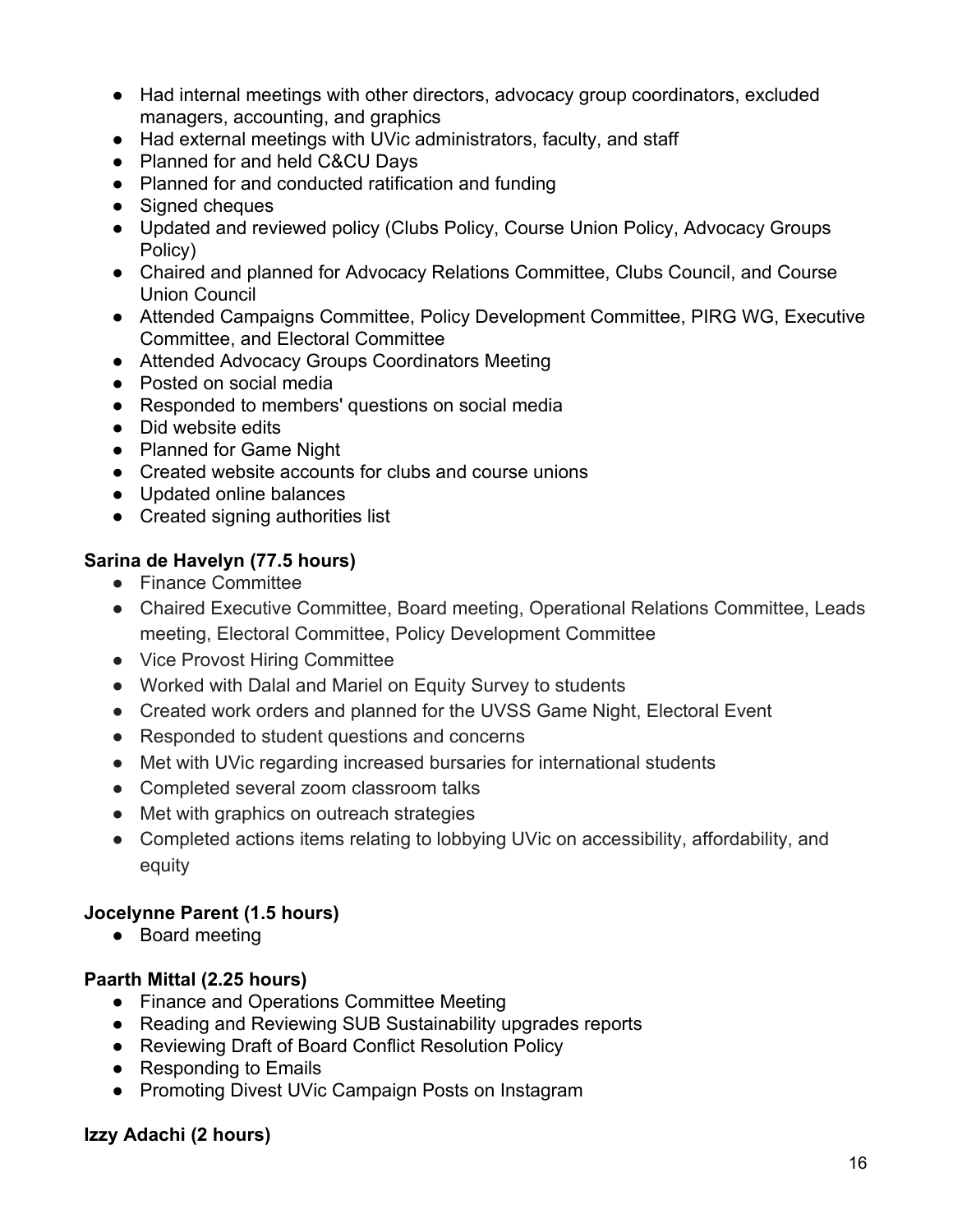- MO Committee
- PD Committee
- Reading/answering emails

## **Jana Barkowsky (4.5 hours)**

- Attended UVSS meeting (2 hours)
- Packed tote bags (1 hour)
- Attended bargaining meeting (1 hour)
- Attended personnel meeting (.5 hours)

## **Victoria Ritchie (2.5 hours)**

- Campaigns Meeting (.5 hour)
- Finance Meeting (1 hour)
- Portfolio Work (1 hour)

## **Mariel Hernandez (9.25 hours)**

- Clubs and Course Unions Council meetings
- Elections: worked on social media schedule for referenda questions
- Campaigns committee meeting
- Finance and Operations Meeting
- PD Meeting on conflict resolution and job description
- Meeting re: debrief of GHRA

# **Evan Guildford (5.9 hours)**

- Board meeting 1.8
- Finance portfolio 0.6
- Finance Committee 1.8
- Policy review 0.3
- Survey review 0.4
- Tote bags 1.0

# **Katy Berglund (5 hours)**

- Board Meeting
- $\bullet$  ARC
- Pride Collective Meetings

## **Natalie Blecha (16 hours)**

- SSD Executive Meeting (1 hour)
- SSD Policy writing (1 hour)
- SSD Finance (1 hour)
- SSD/UVSS Advocacy Group Policy reading & discussion (6 hours)
- SSD/UVSS Emails & communications (3 hours)
- UVSS Policy review and suggestions (30 mins)
- UVSS/SSD scheduling for the term (1 hour)
- GEM AGM (2 hours)
- SSD AGM prep work (30 mins)

## **Gina Tran (SOCC) (2 hours)**